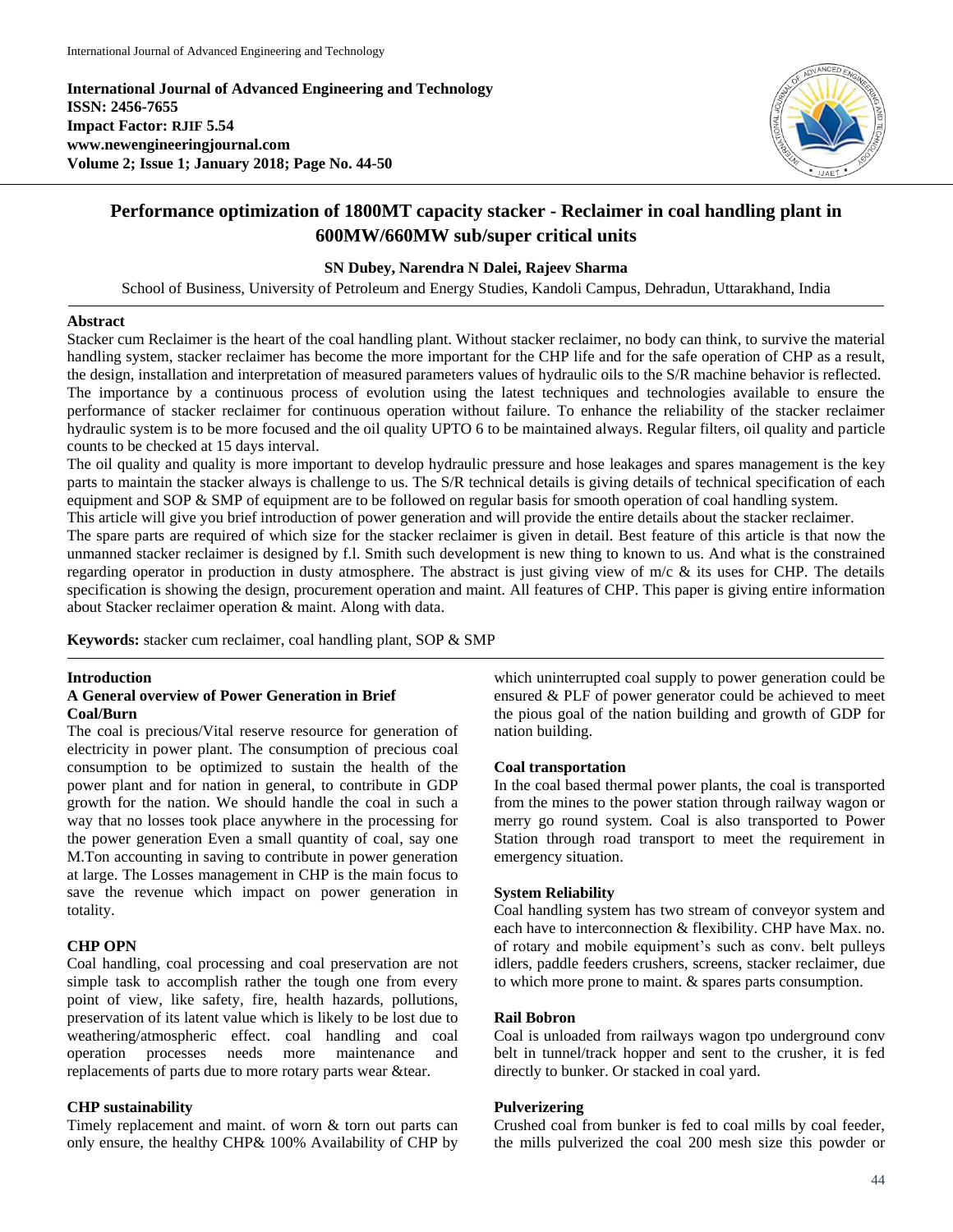pulverized coal of 200 mesh size which is carried out to boiler heater, The pulverized coal air mixture is burnt in the boiler. Combustion zone i.e. boiler furnace for steam generation purpose where tangential firing system is used. The coal nozzles /guns form tangential circle in the center of furnace. The temp. of fireball of the order of 1300 degree centigrade.

#### **Steam generation**

The boiler is a water tube boiler hanging & fixed from top of the boiler. Water is converted into steam in the boiler and steam is separated from water in the boiler drum. The saturated steam from the boiler drum is taken the low temp super heater, platen super heater & final super heater respectively for superheating.

#### **Power Generation**

The superheated steam from the final super heater is taking to the high pressure steam turbine HPT. In HPT high pressure superheated steam is utilized to rotate the turbine coupled with generator. & the resultant is electrical energy generated so called electricity produced.

#### **Electricity production**

From the HPT, out coming steam is taken to the heater in the boiler to increase the temperature as the steam become wet at the HPT Outlet. After reheating this steam is taken back to the intermediate pressure turbine IPT. & then to low pressure turbine LPT. The outlet of LPT is sent to the condenser for condensing back to water by a cooling water system. This condensate water is collected in the hot well and is again sent to the boiler in a closed cycle.

The rotational energy imported to the generated by high pressure superheated steam is converted to electrical energy.in the generator.

#### **Theme discussion**

Here I am going to introduce the most vital equipment of CHP which is stacker reclaimer which is the heart of the CHP. I will focus on its technical details and its features in details as theme. Details of the stacker reclaimers are as below.

#### **Capacity of stacker reclaimer**

Technical details of stacker reclaimer 1800 ton capacity stacking 1400MT reclaiming.

This the only machine by which we can handle both the crushing stacking and reclaiming.

#### **New innovation in s/r operation**

Stockyards around the globe are typically facing the same, daily operational challenges that affect the overall profitability.

These challenges, which represent an unexploited optimization potential, are more than often related to factors which are within our control but not always sufficiently or optimally addressed, - factors like:

### **Constrained faced**

- Non constant operator performance
- Complex planning and coordination of operation during

and between shifts

- Operator "errors" rendering the machines unavailable
- Excessive manual tidying-up of piles
- **Increased maintenance caused by equipment overload**
- Insufficient information relating to the state and content of the stockyard
- Environmental interferences (weather, dust, etc.)

### **Challenges**

The variety of operating methods and the multiplicity of material's has traditionally made it difficult to rely on anything else but skilled operators and to some extent semiautomatic or remote systems. However with the patented FLSmidth® Bulk Expert™ technology it will now be possible to implement a completely unmanned operation for any combination of Stacker/Reclaimer.

#### **Logical creativity by machine designer**

FLSmidth recently announced it has acquired technologies and products related to unmanned operation and process optimization of stackers/reclaimers and train loading systems from the German company iSAM AG.

The acquired technologies and products will reportedly enable FLSmidth to offer and supply complete, unmanned integrated bulk handling solutions to mining, stockyard and port facility customers. The technologies and products are expected to be integrated into FLSmidth's operations in coordination with iSAM AG to ensure undisrupted service.

#### **New innovation in the field of material handling.**

These well-proven technologies can be used worldwide within Bulk Materials and will strengthen FLSmidth's offerings to its customers. The trend is moving towards unmanned operation and the technology can be easily integrated with FLSmidth's current business," Group CEO Jorgen Huno Rasmussen comments.

### **CHP-KPIs**

- 1. Overall CHP availability target 98% achieved 99% 100%
- 2. System reliability 89% achievement 90%.
- 3. MTBF OF STACKER RECLAIMER 03 months 04 months
- 4. Mttr BWSR 40 hrs 36hrs,
- 5. To achieve average maint. Cost of coal handling per mt 8.5 /-tons. - 8.9/-mt.
- 6. To achieve auxiliary power consumption up to 1.10 kwh/mt - 0.99kwh/mt.
- 7. Belt loading factorPH-1,2 & 3-4 60%-70% achieved 65-75%
- 8. To achieve & sustain coal feeding of 100% to all apl bunkers in conformance with plant requirement as well as to have a coal stock of 2, 50,000 mt in apl coal piles. - 95%
- 9. To achieve &maintain the availability of all chp critical equips above 95%-achieved 98%
- 10. 100% compliance of all chp notifications-100% 99- 100%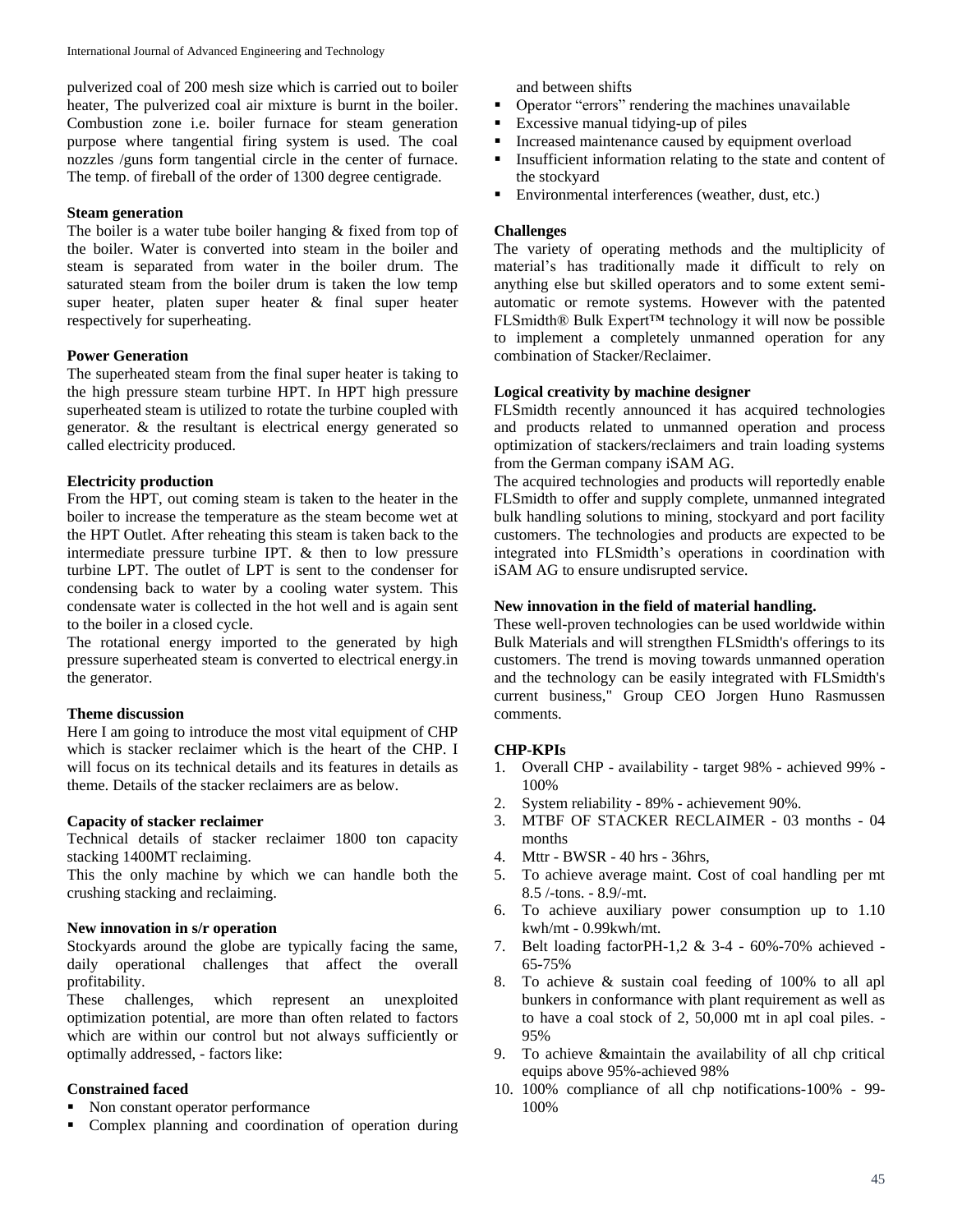|  | Table 1: Availability of Equipment's |  |  |
|--|--------------------------------------|--|--|
|--|--------------------------------------|--|--|

| Equipment                                                | <b>PH-I&amp;II</b> | <b>PH-III</b> | <b>PH-IV</b> |  |
|----------------------------------------------------------|--------------------|---------------|--------------|--|
| Stacker Reclaimer availability                           | 96.10              | 98.92         | 98.92        |  |
| Other Maint Practices Also Covered For Stacker Reclaimer |                    |               |              |  |
| Fmea, Disha, Rca-                                        |                    |               |              |  |
| Preventive Maint                                         |                    |               |              |  |
| Condition Base Maint.                                    |                    |               |              |  |
| Corective Maint.                                         |                    |               |              |  |

**Table 2:** Belt Utilization factor (BUF) MONTHLY

| Coal Feeding (MT)         | 104121 | 125186                                         | 203313 | 635753 |
|---------------------------|--------|------------------------------------------------|--------|--------|
| <b>Belt Running Hours</b> | 367    | 307                                            | 264    | 471    |
| Loading factor % (Target) | > 60   | >60                                            | >60    | >60    |
| Loading factor % (actual) | 69     | 68                                             | 61     |        |
| Remarks:-                 |        | Considering the idle running hrs of the system |        |        |

|  | <b>Table 3: Compliance of SAP Notifications MONTHLY</b> |  |
|--|---------------------------------------------------------|--|
|  |                                                         |  |

| <b>Notifications</b> | Dept.        | <b>Total orders</b> | Comp. Work order | <b>Pending order</b> | <b>%</b> completion |
|----------------------|--------------|---------------------|------------------|----------------------|---------------------|
| Preventive           | C&i          | 62                  | 62               |                      | 100%                |
| Maint                | Electrical   | 112                 | 112              |                      | 100%                |
| Order                | Mechanical   | 116                 | 116              | O                    | 100%                |
|                      | <b>TOTAL</b> | 290                 | 290              |                      | 100%                |
| Corrective           | C&i          | 62                  | 62               | O                    | 100%                |
| Maint                | Electrical   | 55                  | 55               |                      | 100%                |
| Order                | Mechanical   | 70                  | 69               |                      | 99%                 |
|                      | TOTAL.       | 187                 | 186              |                      | 99.66%              |

Re-lubrication of bearing of STACKER RECLAIMER - Lubrication must be on running hours basis.

For BWSR bearings re-lubrication Formula to be applied G=0.005XDXB where D=OD of Brg. B=Width of Brg. It will save many drums grease during Lubrication.







| <b>1. DATA COLLECTION 1.0 MATERIAL AND PILE DATA</b> |  |
|------------------------------------------------------|--|
|                                                      |  |
|                                                      |  |
|                                                      |  |
|                                                      |  |
|                                                      |  |
|                                                      |  |
|                                                      |  |
|                                                      |  |
|                                                      |  |
| 2. CONVEYING CAPACITY                                |  |
|                                                      |  |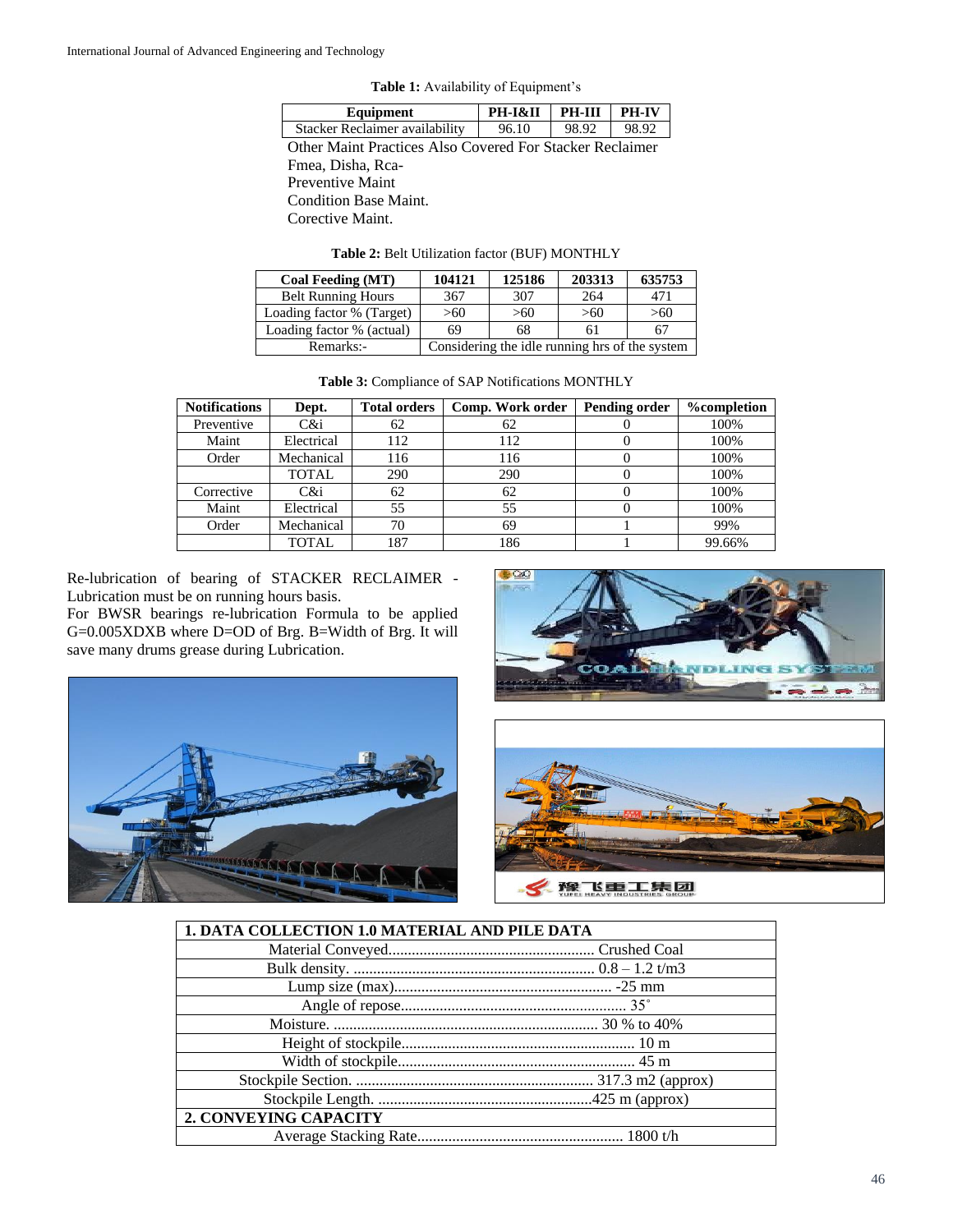| <b>3. SITE CONDITIONS</b>                                      |                |  |
|----------------------------------------------------------------|----------------|--|
|                                                                |                |  |
|                                                                |                |  |
|                                                                |                |  |
|                                                                |                |  |
| <b>4. BUCKET WHEEL</b>                                         |                |  |
|                                                                |                |  |
|                                                                |                |  |
|                                                                |                |  |
|                                                                |                |  |
|                                                                |                |  |
|                                                                |                |  |
| <b>4.1 BUCKET WHEEL DRIVE</b>                                  |                |  |
|                                                                |                |  |
|                                                                |                |  |
|                                                                |                |  |
|                                                                |                |  |
|                                                                |                |  |
| 5. BOOM CONVEYOR                                               |                |  |
|                                                                |                |  |
|                                                                |                |  |
|                                                                |                |  |
|                                                                |                |  |
|                                                                |                |  |
|                                                                |                |  |
|                                                                |                |  |
|                                                                |                |  |
|                                                                |                |  |
|                                                                |                |  |
|                                                                |                |  |
|                                                                |                |  |
|                                                                |                |  |
|                                                                |                |  |
|                                                                |                |  |
|                                                                |                |  |
| <b>5.1 BOOM CONVEYOR DRIVE</b>                                 |                |  |
|                                                                |                |  |
|                                                                |                |  |
|                                                                |                |  |
|                                                                |                |  |
| <b>6. LUFFING SYSTEM</b>                                       |                |  |
|                                                                |                |  |
|                                                                |                |  |
| Number of Cylinders                                            | $\overline{2}$ |  |
|                                                                |                |  |
|                                                                |                |  |
|                                                                |                |  |
| expected life (25 years) considering 10 hrs per day operation. |                |  |
| <b>6.1 HYDRAULIC DRIVE FOR LUFFING SYSTEM</b>                  |                |  |
|                                                                |                |  |
|                                                                |                |  |
|                                                                |                |  |
| 7. SLEWING SYSTEM                                              |                |  |
|                                                                |                |  |
|                                                                |                |  |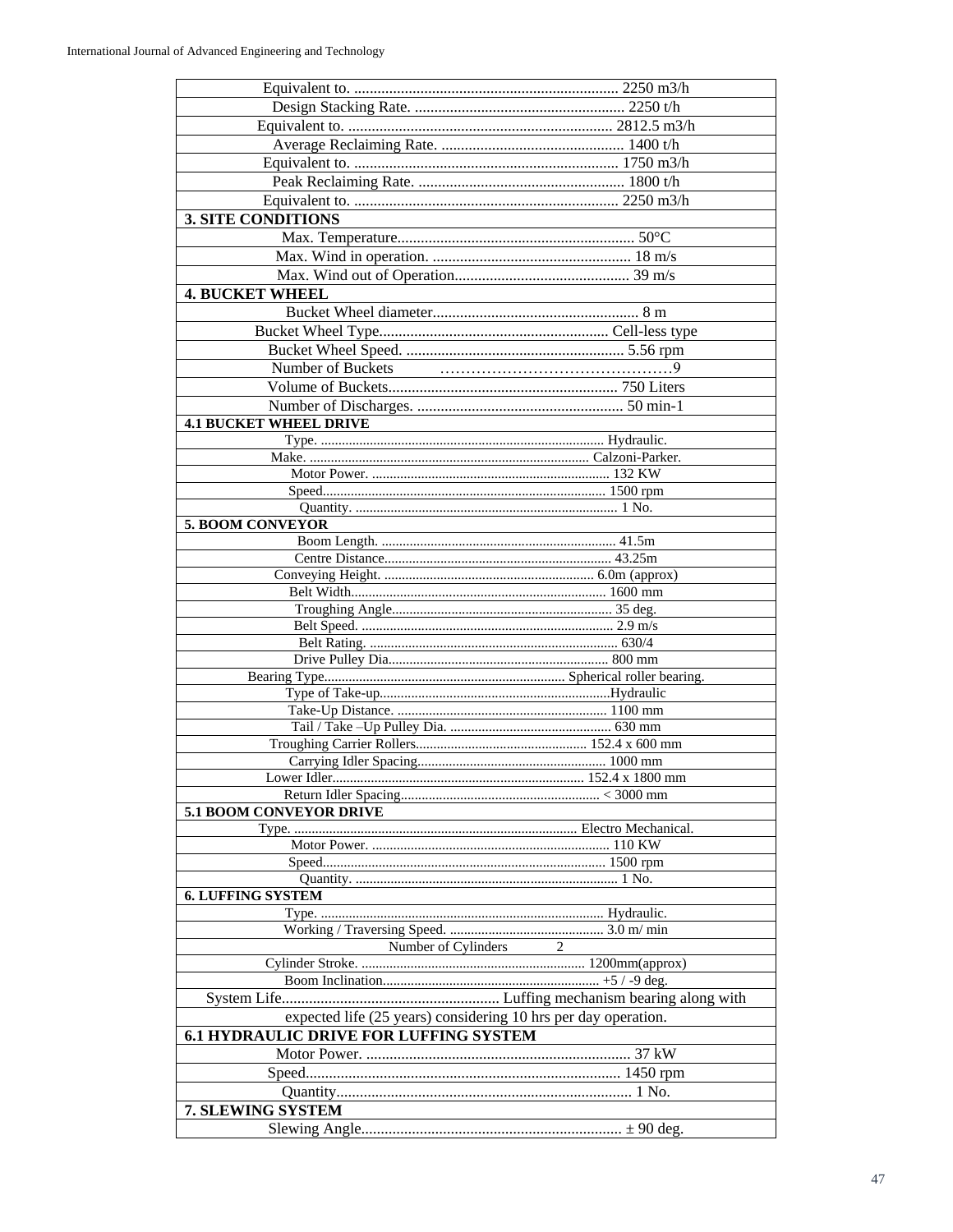| 7.1 SLEW DRIVE<br><b>8. TRAVEL SYSTEM FOR MACHINE</b><br>$\overline{\text{No.}}$ of Wheels $\dots 32$<br>No. of Driven Wheels 16<br><b>8.1 TRAVEL DRIVE</b><br><b>8.2 AUTOMATIC RAIL CLAMP</b><br>9. ELECTRIC |  |
|---------------------------------------------------------------------------------------------------------------------------------------------------------------------------------------------------------------|--|
|                                                                                                                                                                                                               |  |
|                                                                                                                                                                                                               |  |
|                                                                                                                                                                                                               |  |
|                                                                                                                                                                                                               |  |
|                                                                                                                                                                                                               |  |
|                                                                                                                                                                                                               |  |
|                                                                                                                                                                                                               |  |
|                                                                                                                                                                                                               |  |
|                                                                                                                                                                                                               |  |
|                                                                                                                                                                                                               |  |
|                                                                                                                                                                                                               |  |
|                                                                                                                                                                                                               |  |
|                                                                                                                                                                                                               |  |
|                                                                                                                                                                                                               |  |
|                                                                                                                                                                                                               |  |
|                                                                                                                                                                                                               |  |
|                                                                                                                                                                                                               |  |
|                                                                                                                                                                                                               |  |
|                                                                                                                                                                                                               |  |
|                                                                                                                                                                                                               |  |
|                                                                                                                                                                                                               |  |
|                                                                                                                                                                                                               |  |
|                                                                                                                                                                                                               |  |
|                                                                                                                                                                                                               |  |
|                                                                                                                                                                                                               |  |
|                                                                                                                                                                                                               |  |
|                                                                                                                                                                                                               |  |
|                                                                                                                                                                                                               |  |
|                                                                                                                                                                                                               |  |
|                                                                                                                                                                                                               |  |
|                                                                                                                                                                                                               |  |
|                                                                                                                                                                                                               |  |
| Number of E-Houses<br>$\mathbf{1}$                                                                                                                                                                            |  |
|                                                                                                                                                                                                               |  |
| Number of Cable Reels<br>2                                                                                                                                                                                    |  |

**Standard maintenance practices to be followed in s /reclaimer**.

- 1. DEFINITION: Applicable for all STRCKER RECLAIMER
- 2. WORK INSTRUCTIONS:
	- 1. Apply for PTW in the respective control room.
	- 2. Isolate the corresponding HT/LT feeder properly.
	- 3. If the Power fuses and control fuses is there it should be removed.
	- 4. Put a Lock and "DANGER & MEN AT WORK" Board
	- 5. Obtain the PTW and confirm the isolation status with the respective control room.

#### **Job: procedure for maintenance of Strcker Reclaimer.**

### **A. Boom conveyor**

- 1. Check Hydraulic oil level and top-up if found low.
- 2. Check gear box for any leakages and attend if required.
- 3. Check and if required, tighten the bucket mounting bolts.
- 4. Check the condition of pins and bushes of flexible

coupling and change if require.

- 5. Clean all the bearings externally and grease (Servo Gem-2).
- 6. Check the Condition of Belt if found damage patching will be carried out.
- 7. Check the condition of feed table & condition of liner and attend if required.
- 8. Carry all the activities as per the work instructions for conveyor.
- 9. Check the torque arm tightness of boom conveyor Drive.

#### **B. Travel mechanism**

- 1. Clean all the bearings externally and grease bearings (Servo Gem-2)
- 2. Check the thrusters brake setting and adjust if required.
- 3. Inspect rail clamp device for proper operation.

#### **C. Slewing mechanism**

1. Check the slew drive Gear box and other drive components for Temperature, Leakage, vibration and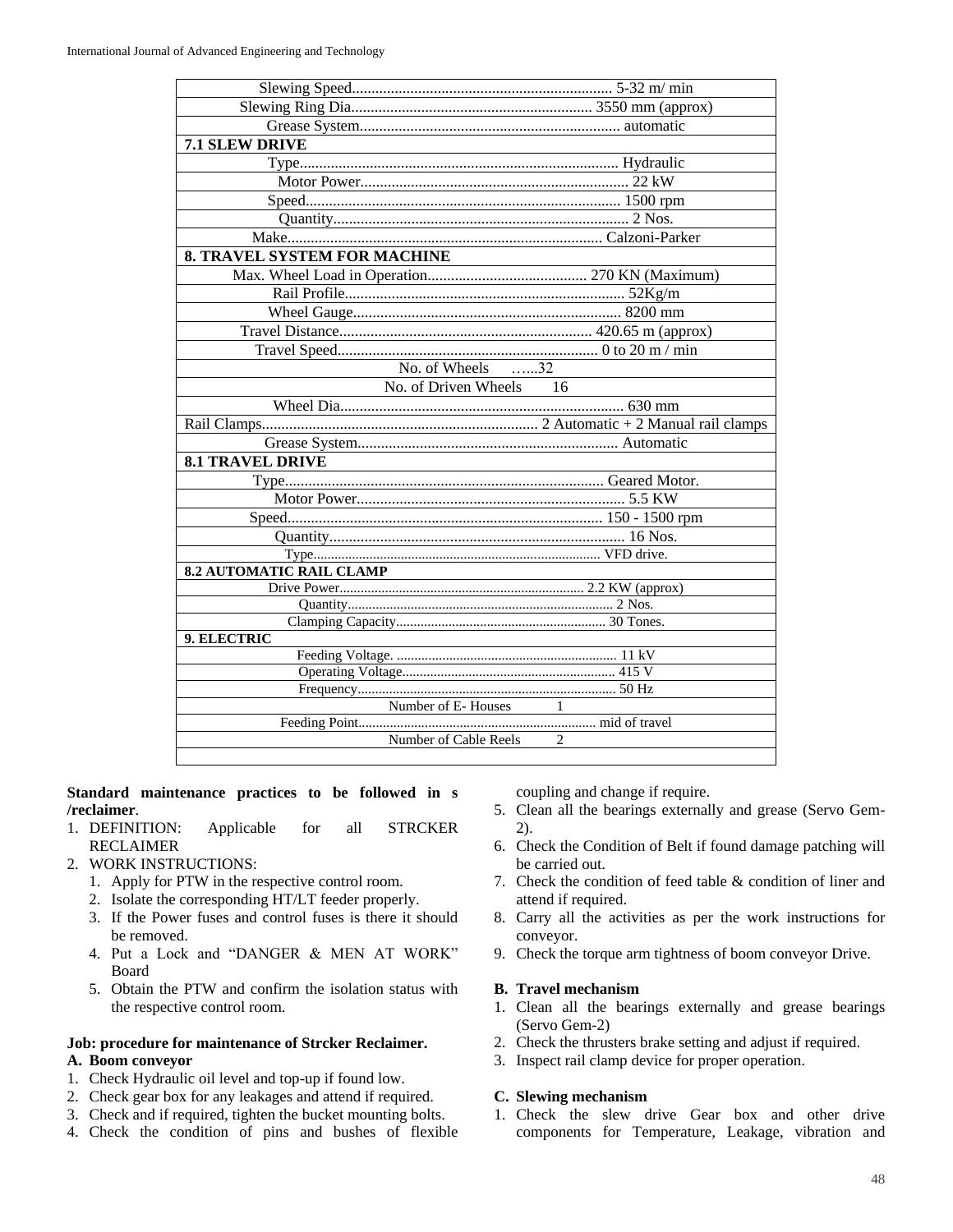unusual noise during running.

- 2. Check the Gear box for oil level (maximum or minimum) & oil leakage if any. Top up if required.
- 3. Check the holding bolts of slew bearing for proper tightening.
- 4. Check & ensure proper lubrication of slew bearing raceway & slew pinion drive shaft through centralized lubrication system.
- 5. Check visually alignment and backlash of slew pinion with respect to slew gear & checking holding bolt of pinion drive shaft casing.

### **D. luffing mechanism**

- 1. Check the Power pack unit for any oil leakage and rectify it. Clean the spillage oil.
- 2. Check the power pack motor, pump and oil lines with operating the power cylinders for any abnormal noise, vibration and temperature.
- 3. Check the Luffing cylinder operation and its oil line.
- 4. Check the breathing system of the power pack and clean it if required.
- 5. Check the oil filter and clean it if required.

### **E. Intermediate conveyor**

- 1. Carry all the activities as per the work instructions for conveyor.
- 2. Check the Exciter for Temperature, Leakage, vibration and unusual noise during running.
- 3. Check the Exciter for oil level (maximum or minimum)  $\&$ oil leakage if any. Top up if required.
- 4. Check the holding bolts of Exciter for proper tightening.
- 5. Check the condition of Garland Idler.
- 6. Check the condition of Pan & Liner.

Clean the work area and dispose the waste & scrap generated during maintenance in their designated waste bin / scrap yard.

# **3. Quality checks**

1) All the parameters, activities are maintained within limits

### **4. Checks before release of permit**

- 1) All Tools & materials and manpower are removed.
- 2) Clean the maintenance area properly.
- 3) Ensure safety protection cover / guards are fitted in its position.

### **5. Re-commissioning procedure**

- 1) After completion of the work, cancel the PTW in the respective control room.
- 2) Normalized the corresponding HT/LT feeder properly.
- 3) Removed and handed over to control room operator for the "DANGER & MEN AT WORK" Board and Lock with Key.
- 4) Close the PTW by shift-in-charge and confirm the healthy status with the respective control room

# **6. Responsibility**

Mechanical Engineers

### **7. Man power required**

1 Engineer, 1 Technician., 1 Helper, 1 Rigger, 1 welder

## DURATION: 24 hrs.

## **8. Other department to be intimated**

Main Plant Operation /EMD/C&I

### **9. Details of hazard involve**

- 1) Fall/ Slip due to height.
- 2) Fire.
- 3) Failure of lifting tools & tackles.
- 4) Exposure to high noise.
- 5) Contact with hot surface.
- 6) Exposure to process liquid.

### **10. Safety precaution required**

- 1) Keep the fire extinguishers ready within reachable limit for any exigency.
- 2) Ceramic hand gloves to be used while handling thrust collar / hot surface.
- 3) Ensure use of periodically tested proper lifting tools & tackles.
- 4) Use of earplug is mandatory along with other general PPEs.
- 5) Ensure good housekeeping of maintenance bay.
- 6) Put barricade tapes around the equipment under maintenance

## **11. Permit type**

Permit To Work Order.

### **12. Permit approving authority**

Shift- In-Charge (Main Control Room)

### **13. Out put**

Check Sheet

### **14. Frequency of maintenance**

Annual Outage / In case of failures / when required.

### **Maint**

- Condition monitoring and condition based preventive maintenance on S/Rs.
- All the scrapes are categorized based on metallic, plastic paper &cotton waste and collected separately.
- Oil changing of coupling hydraulic system gear boxes filtration of oil done and oil related parameters like viscosity, moisture impurities are checked at chemistry labs. Oil is changed on the basis of lab quality report.
- Lubrication is done on the basis of running hours of S/R and not on the monthly basis.

### **Uses of O&M SAP Module**

- 100% monitor PM/CM/BDM/CBM/RCA/FMEA etc. Through SAP O&M tools.
- Monitor Equipment availability \*Inventory management
- Spare management \*Material Procurements
- Contracts works management\*work orders management for PM/CM/BDM

# **RCA & FMEA For S/R**

Philosophy of working: classified all equipment's based on